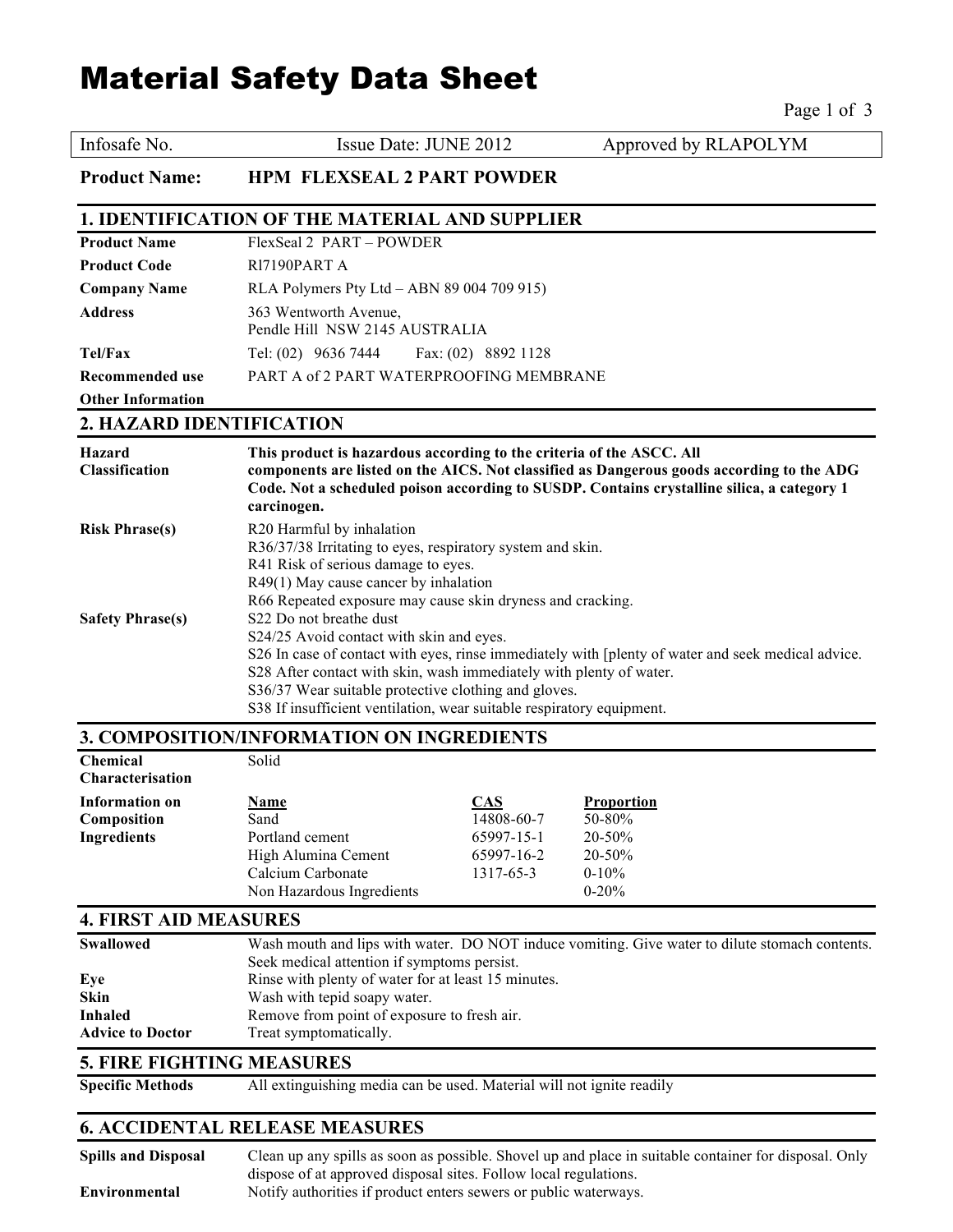## Material Safety Data Sheet

Page 2 of 3

Infosafe No. **ISSUE Date: JUNE 2012** Approved by RLAPOLYM

**Product Name: HPM FLEXSEAL 2 PART POWDER**

**Precautions**

#### **7. HANDLING AND STORAGE**

**Handling and Storage** Always use protective gloves and clothing when handling. Store in a cool dry place, undercover away from moisture. Store away from oxidising agents and acids.

#### **8. EXPOSURE CONTROLS/PERSONAL PROTECTION**

| <b>National Exposure</b> |                                     | <b>TWA</b>         | <b>STEL</b>                                                                                     |
|--------------------------|-------------------------------------|--------------------|-------------------------------------------------------------------------------------------------|
| <b>Standards</b>         | Crystalline Silica                  | $0.1 \text{ mg/m}$ | n.est                                                                                           |
|                          | Portland Cement                     | 10mg/m3            | n.est                                                                                           |
|                          | Calcium Carbonate                   | 10mg/m3            | n.est                                                                                           |
| <b>Respirator Type</b>   |                                     |                    | Class P1 or dust Mask when mixing dry product. Once product is mixed with water no special      |
| (AS 1716)                | respiratory protection is required. |                    |                                                                                                 |
| <b>Eye Protection</b>    | Wear safety goggles.                |                    |                                                                                                 |
| <b>Glove Type</b>        | Wear protective rubber gloves.      |                    |                                                                                                 |
| <b>Clothing</b>          | Wear protective overalls.           |                    |                                                                                                 |
| Footwear                 | Wear safety boots.                  |                    |                                                                                                 |
| Work/Hygienic            |                                     |                    | Wash hands and other exposed areas with soap and water before eating, drinking and smoking. Use |
|                          | barrier cream to protect skin.      |                    |                                                                                                 |

#### **9. PHYSICAL AND CHEMICAL PROPERTIES**

| Appearance                 | Grey powder.                                               | Form                         | Solid          |
|----------------------------|------------------------------------------------------------|------------------------------|----------------|
| <b>Specific Gravity</b>    | approx. $2.0$ .                                            | <b>PH</b> $(1:1$ with water) | >11            |
| <b>Solubility in Water</b> | Slightly soluble forming an<br>alkaline (caustic) product. | voc                          | $\langle$ lg/L |

#### **10. STABILITY AND REACTIVITY**

**Hazardous** On exposure to high temperature, may decompose, releasing toxic gasses. Incompatible with strong **Decomposition** acids. Will harden on exposure to moisture. Large quantities will exotherm when mixed with water. **Products**

#### **11. TOXICOLOGICAL INFORMATION**

| <b>Ingestion</b>       | May cause burning sensation and abdominal discomfort. Corrosive to mouth and throat.                                                                                          |  |
|------------------------|-------------------------------------------------------------------------------------------------------------------------------------------------------------------------------|--|
| Eye                    | May cause irritation to the eyes.                                                                                                                                             |  |
| <b>Skin</b>            | May cause irritation to the skin.                                                                                                                                             |  |
| Inhalation             | May cause irritation to the nasal passages.                                                                                                                                   |  |
| <b>Chronic Effects</b> | Long term exposure to high dust concentrations may cause changes in lung function. ie.                                                                                        |  |
|                        | Pneumoconiosis; caused by particles less than 0.5 microns penetrating and remaining in the lung.                                                                              |  |
|                        | Prime symptom is breathlessness; lung shadows show on X-ray.                                                                                                                  |  |
|                        | There is some evidence that inhaling this product (in dry powder for) is more likely to cause a<br>sensitisation reaction in some persons compared to the general population. |  |
|                        | There is limited evidence that, skin contact with this product is more likely to cause a sensitisation<br>reaction in some persons compared to the general population.        |  |
|                        | Respiratory sensitisation may result in allergic/asthma like responses; from coughing and minor<br>breathing difficulties to bronchitis with wheezing, gasping.               |  |

#### **12. ECOLOGICAL INFORMATION**